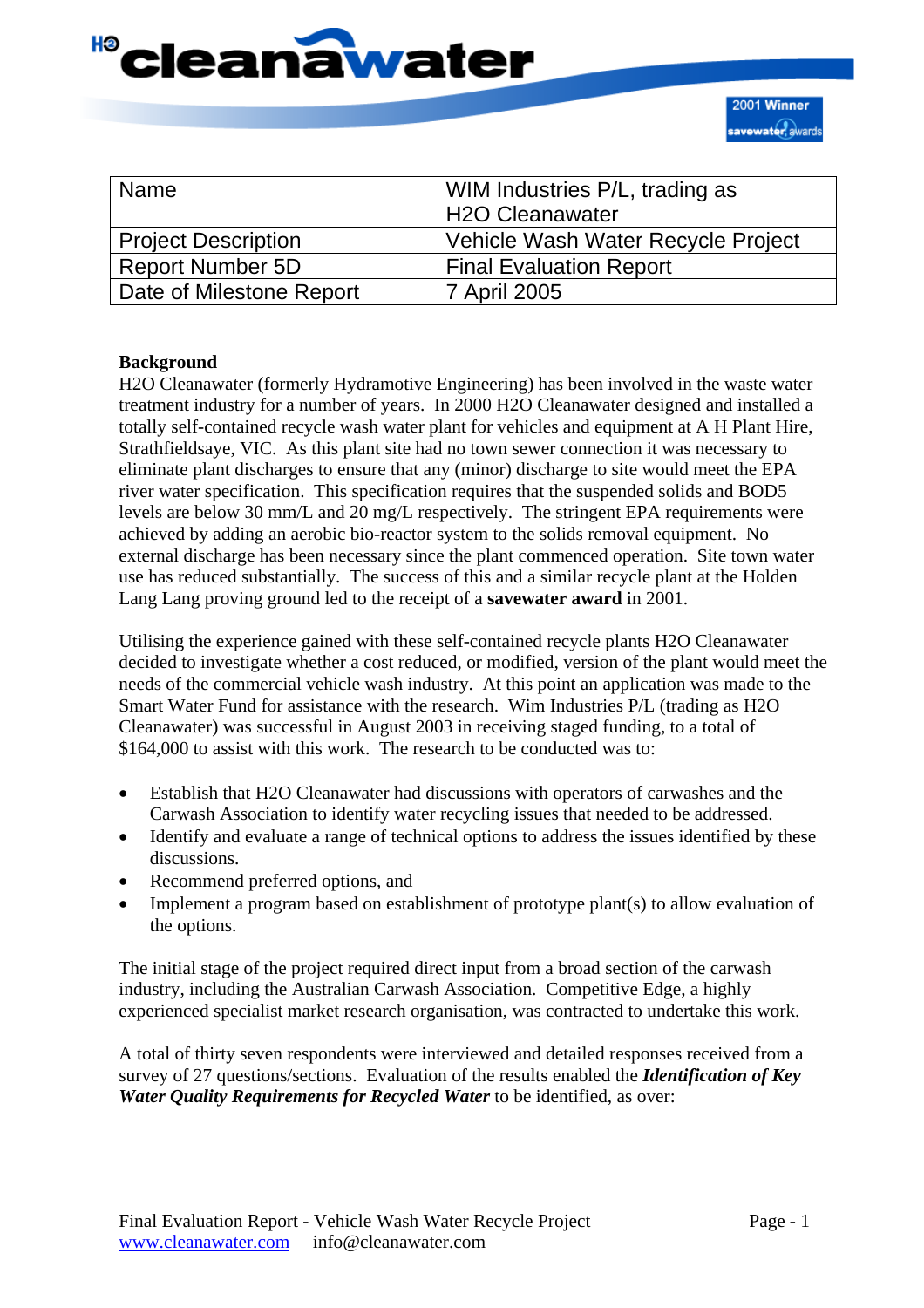# **Identification of Key Water Quality Requirements for Recycled Water**

The responses from the vehicle wash survey by Competitive Edge probing the industry requirements for recycle water quality were carefully considered and resulting target standards proposed for recycle water quality. This target standard was used in the design and development of wash water recycle equipment for the on-going stages of the Smart Water Fund project by WIM Industries P/L.

Although there is strong and varied opinion in the Industry regarding the percentage of recycle water that can be used on individual sites, an equipment development target of 85% recycle water use (minimum on the majority of sites) was considered important. With this volume target the following bench marks for water quality were developed from the survey responses.

- 1. Percentage recycle: 85% minimum.
- 3. Suspended solids particle size: 5 micron maximum.
- 
- 
- 
- 
- 

2. Suspended solids – density: 50 mg/L maximum. 4. Turbidity: 50 NTU maximum. 5. Colour: Slight colour acceptable. 6. Odour: Odour free. 7. Soap & Wax: Majority removed. 8. Chemical use: Nil, or minimum use.

The limits specified above were set as individual targets. To achieve all may be uneconomic with a 2,000 to 5,000 litre per hour recycle system for general industry use.

The investigation of equipment type/s to satisfy the requirements of each of the items above was considered in later Milestones of this project.

In addition to the Key Water Quality Requirements the survey results highlighted the following **Physical and Economic Targets** that were also included in the program:

a. The maximum plant space requirement – a 3 x 2 metre envelope.

- b. Additional above ground storage limited to 3,000 litres.
- c. The target installed price below \$20,000 for a 2,500 L/hour recycle system.
- d. The target for consumables a maximum of \$1,500 p.a.
- e. The target for bought-in services (eg sludge removal) \$2,000 p.a.
- d. The target maximum installed power for the plant 4kW, preferably supplied at 240V.

Once these limits were set the on-going research and development work conducted was aimed at achieving each of these targets. The research and testing program was carried out over a number of Milestones with specific target outcomes and associated reports. An overview of the scope of this program is noted in the following section.

In considering these target key requirements it was clear that removal of suspended solids was the initial major goal. A number of alternative procedures were considered for solids removal including coagulation / flocculation, hydrocyclone, media filter, and bag or cartridge filter.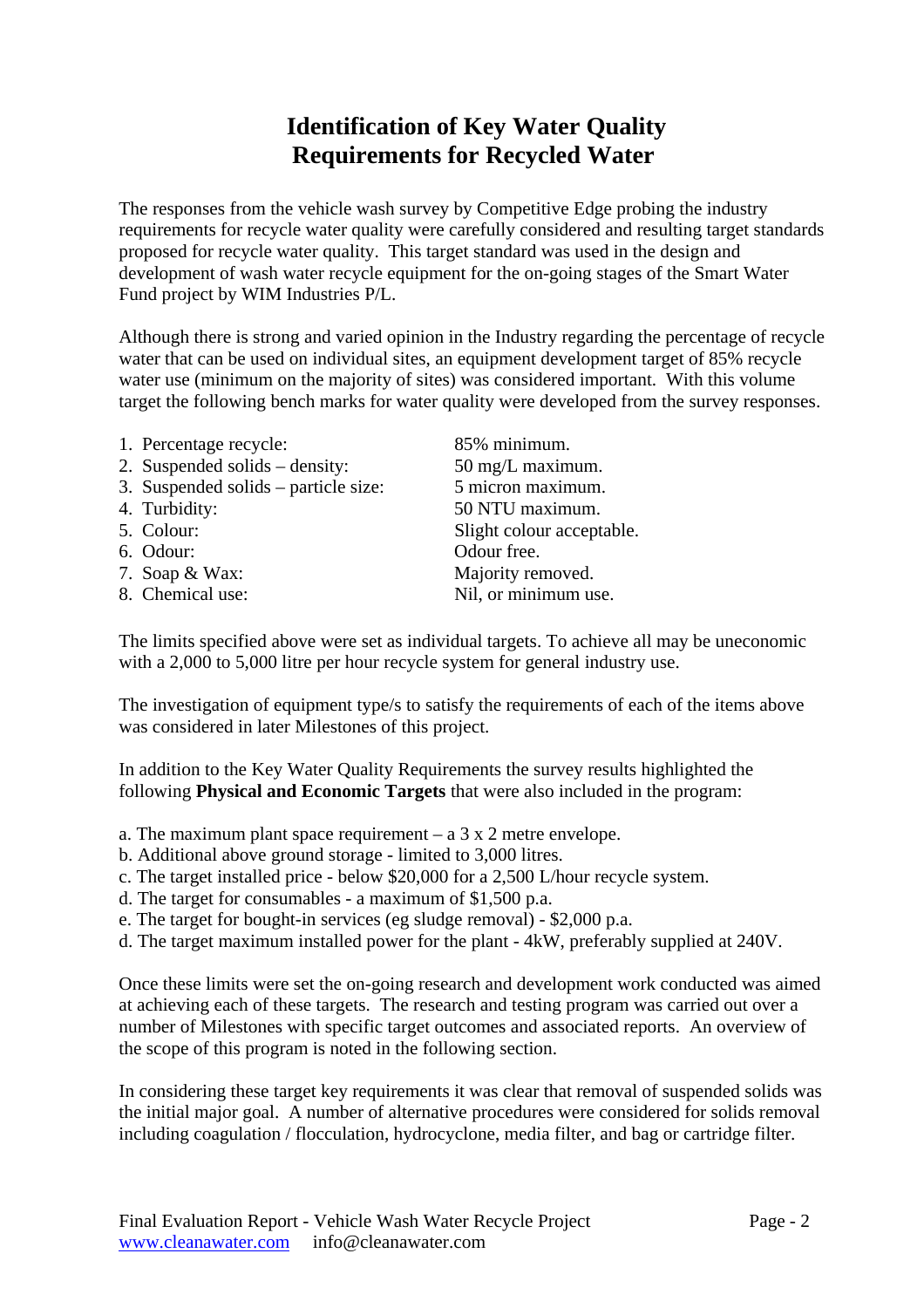# **Solid Separation and Particle Size**

# **Primary filtration - Hydrocyclone**

The removal of suspended solids from wash water is critical to the performance of a recycle system. An extensive hydrocyclone test program was approved to test the superior solids separation performance claimed for cyclones. The aim of this test program was to assess the solids removal performance of a cyclone with varying wash water feed samples and cyclone configurations, with the objective to:

- achieve an overflow volume (clean water discharge) of 2,500 litres per hour.
- minimise the suspended solids discharged through the overflow, with a target cut point of 5 micron mean solids particle size.
- maximise the solids volume in the underflow (dirty water discharge) while minimising the water volume – with a water volume target of less than 10% of the feed to the cyclone.



The photograph above shows the hydrocyclone test rig utilised for the cyclone test program at the H2O Cleanawater works located in Blackburn, Victoria.

Wash water samples were collected from three differing car wash configurations. These were classified as follows:

- 1. Manual (hand car wash),
- 2. Self-serve (with pressure pump use), and
- 3. Automatic wash (with brush or touch-free operation).

Twelve car wash sites provided a total of fourteen wash water samples for the test program. Two additional sites with existing low cost Cleanawater recycle systems were tested to compare the coalescing separator and filter station performance against the cyclone tests.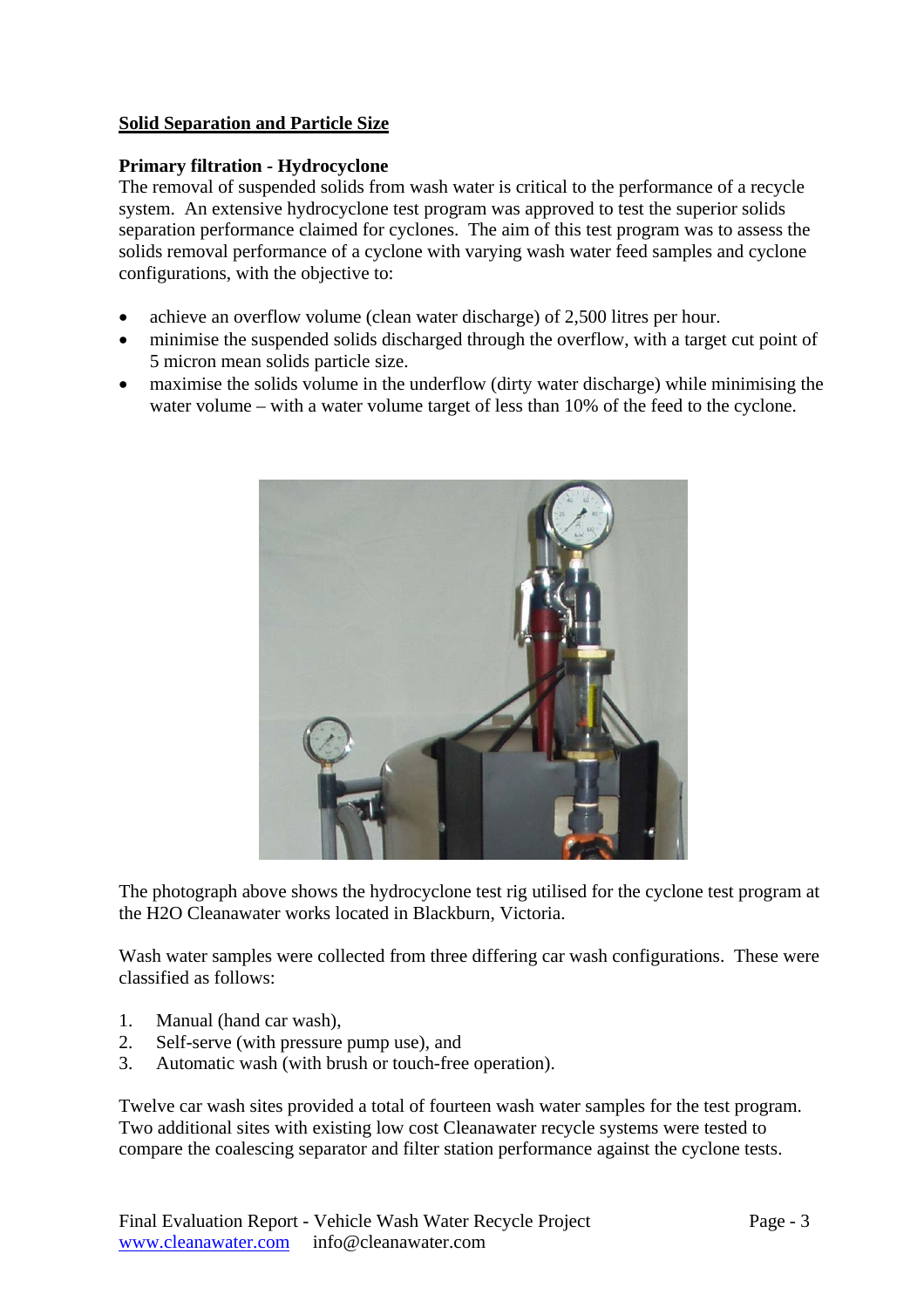It was found that the density of solids, and type of detergent/s used, varied from site to site. The density of solids varied due to the car wash configuration and also the design of the solids pre-settling system. The performance of the cyclone for coarse solids removal was very satisfactory. The cyclone could reduce solids in the overflow stream to a *mean particle size* of approximately 10 micron. However the target for the cyclone tests was to achieve a solids reduction to a *maximum particle size* of 5 micron. To obtain a maximum (or absolute) particle size of 5 micron, the mean particle size at discharge would need to be below 2 micron. Included below are two graphs, one showing a mean particle size of 10 micron and the other, a maximum, or absolute particle size of 10 micron.



Fig. 1 shows that a mean reading of 10 micron is the centre point of the area under the bell curve. As the graph shows there are particles in the sample that approach and exceed 100 micron. The major international pressure pump manufacturers specify that feed water to the pump inlet should not exceed 10 micron *absolute*. Supply of reclaim water with a *mean* solids particle size of 10 micron is therefore unsuitable.

Fig. 2 shows water with a mean particle size below 1 micron, and with all particles below 10 micron *absolute*. Reclaim water of this quality is acceptable for pressure pump use.

During the program wash water from 15 car wash sites was tested for particle size, suspended solids, BOD5, turbidity, conductivity and total oil and grease. Following a significant number of tests it was concluded that the hydrocyclone could achieve a 20 to 50% reduction in suspended solids and could achieve a *mean particle size* of close to 10 micron in the overflow. The extent of turbidity reduction varied due to the particle size present in the sample. Fine particles were difficult to remove with the hydrocyclone and turbidity reduction was moderate. There were slight shifts in the reduction of BOD5 and total oil and grease.

With the results achieved from the cyclone testing it was concluded that the discharge water from the hydrocyclone was only suitable for inlet to the next stage of solids separation.

# **Secondary Filtration –Sediment Filtration**

A specially designed sediment filter was installed at a commercial Carwash site to investigate filter performance under continued operation. This sediment filter contained media that was formulated for the specific carwash application so it would not clog with waxes, oil and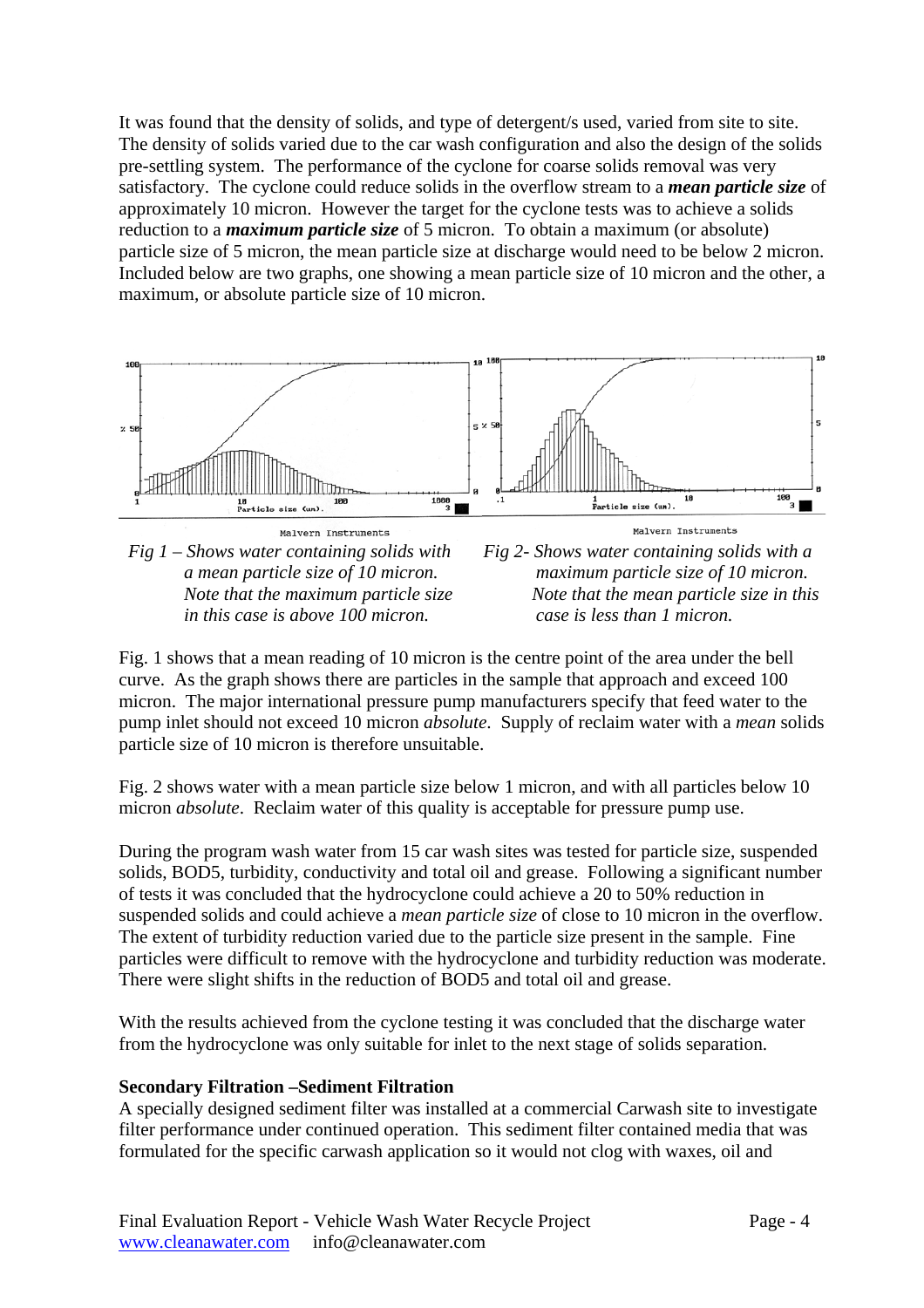grease. In normal application sediment filters are not recommended for carwash systems as they can become loaded with these contaminants, causing the bed to ball and channel. The sediment filter chosen by H2O Cleanawater contained multi layers of media to handle the solids load and contaminants found in a car wash environment.

The system was thoroughly tested for solid separation and particle size. It was concluded that the cyclone and sediment filter combination could provide exit water quality close to the 'Target guidelines' mentioned earlier. Research was also conducted by H2O Cleanawater to "fine tune" the filtration at the end of the process. It was felt that a screen type filter would be required as a safety barrier in case of particle leakage past the cyclone and sediment filter system. This filtration barrier would guarantee that solids particles present in the final recycle water stream were below *2 micron mean* and close to *10 micron absolute*. This last stage of filtration is discussed in the next section.

# **Micro Filtration**

H2O Cleanawater conducted a series of tests with cartridge and bag filters as a final solids barrier. It was discovered that most filter manufacturers do not provide accurate test results for their bag or cartridge systems. Several bag and cartridge filter combinations were tested to find an economical and reliable filtration barrier that will polish the recycle water to the required specification.

# **Project Summary**

The range and scope of tests completed during this program highlighted a number of system features that are vital for a vehicle wash water recycle system.

*In particular, one specific plant layout will not suit all installations.* When proposing an installation for a given site the individual site parameters must first be assessed, and a plant layout developed to suit these. Depending on the condition of the water in the settling pit, and the final water quality requirement for the site equipment, a specific plant layout can be developed.

*Equipment offered will generally include one or more of the following items, an oil solids separator, a hydrocyclone, automatic back-wash media filter/s, bag filters, chemical odour removal. The target must be to provide a system with the lowest capital and maintenance cost that will meet the specific site requirements.* 

Site conditions that will affect the system design include:

**Settling Pit:** The settling pit design has a very significant influence on the plant performance. A well baffled pit can provide intake water with low level of suspended solids.

**Site Water Quality Requirement:** Where the reclaim water is to be supplied to the inlet of a pressure pump/s, the suspended solids particle size must be maintained *below a maximum of 10 micron*. This will dictate the extent of fine filtering required. Where the reclaim water is to be supplied to the inlet of a multistage impeller pump, or other, a lower water quality may be allowable. This must be confirmed with the equipment manufacturer, installer and owner.